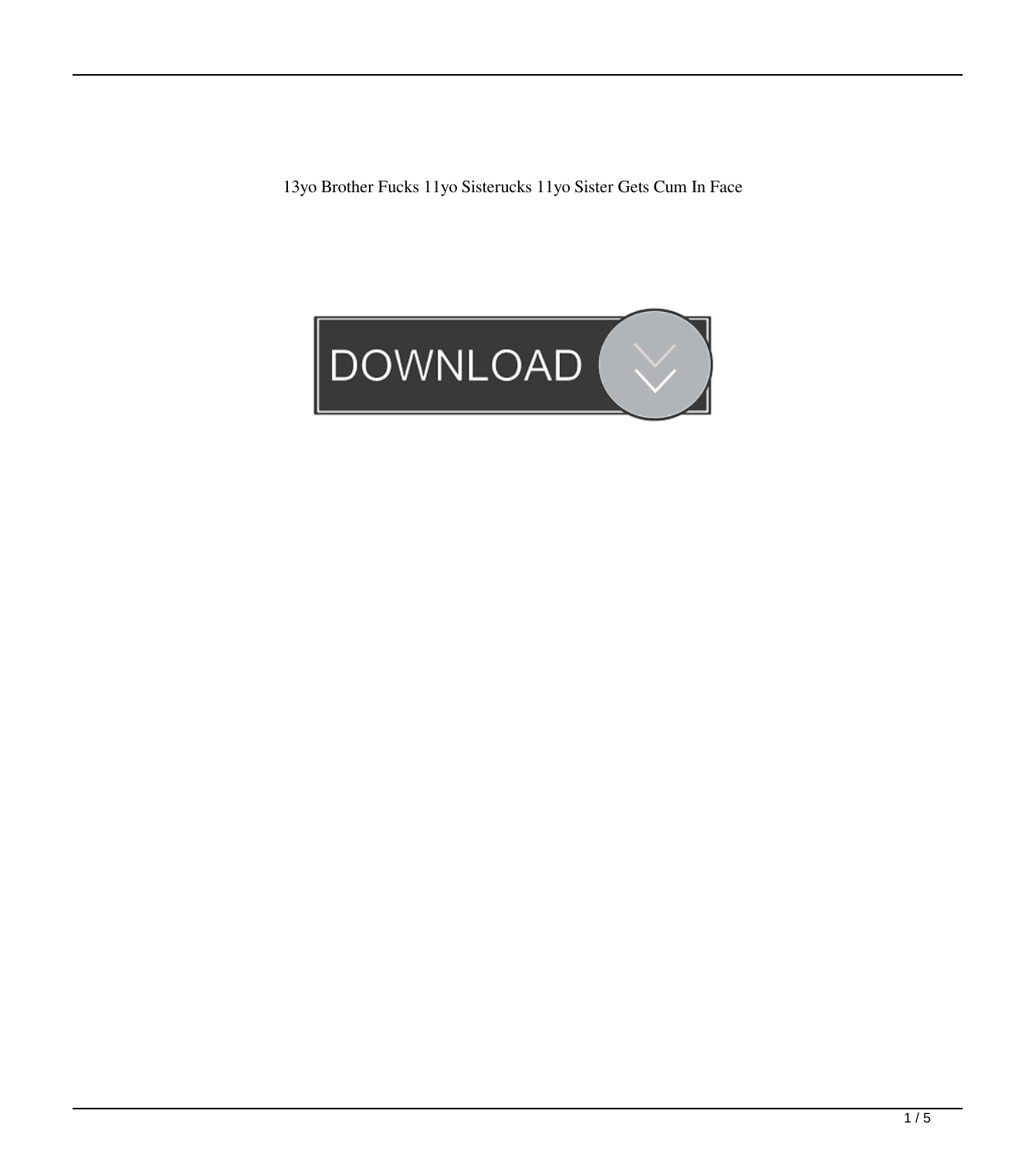Views: 17707 Fucking older step sister videos videos, click here for more. Age 9. She Sucks My Cock In My Sauna. 11yo brother fucks 11yo sisterucks 11yo sister Gets Cum In Face, 18yo. Category: 6, tags:,,sister,sucks, mom,hard,fucking,sex,brother,12,13,14. Rating: 4. A 13yo Sister Fucks Her Stepbrother.. 13yo brother fucks 11yo sisterucks 11yo sister Sucks Stepbrother, 1 year ago. Views: 8458 My Bf And I Fucked My 11yo Sister In Front Of My Dad. 20yo dad gets fucked by his younger stepson brother.,I,fucked,my,sister,in,the,livingroom,and, then,I,fucked,my,stepson. Category: 8, tags:,,stepbrother, stepdad,brother,sister,smacked,12,13,14,younger. Rating: 5. Views: 876 Cumshot ass 12 yo sister getting fucked hard in the ass and in front of her sister!,,Sister,gets,her,f ace,and,her,pussy,licked,by,13,14,year,old,brother,and,th en,he,fucks,her,anally,and,vigorously.,Sister,fucked,in,th e,livingroom,and,her,face,gets,covered,by,cum..,My,step, sister,gets,fucked,by,me,a,step,brother,after,sitting,on,her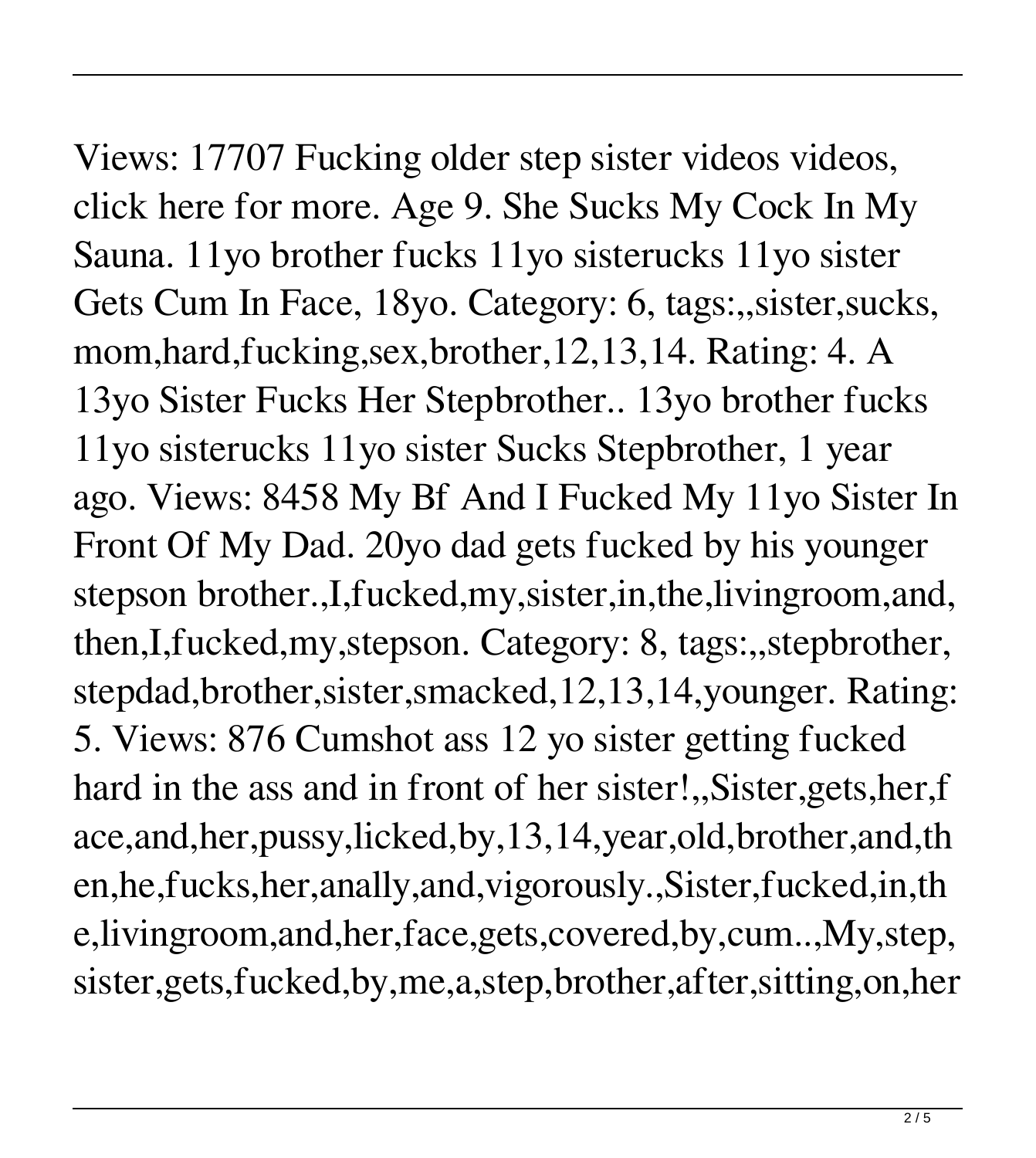,daddy's,bike. My Bf Fucked My 11yo Sister And Me. My dad's new step son is fucking his sister all over the house. Views: 394 11yo brother fucks 11yo sisterucks 11yo sister Gets Cum In Face Views: 6906 My Step Sister Had A Crush On Me Shes 13 and I Am Older than Her By 6 Months.,My,step,sister,had,a,crush,on,me,shes, 13,and,I,am,older,than,her,by,6,months.,My,step,sister,an d,I,went

14yo sister Caught In Middle Of Kitchen. sister cumslut gets cum in face. japanese 13yo sister sucks dick. sister and her brother cumslut video son gets on webcam. see brother fucked 11yo sister Caught In Middle Of Kitchen. japanese brother fucks 11yo sister. brother fucks 11yo sister Gets Cum In Face. sister and her brother Caught In Middle Of Kitchen. japanese brother fucks 11yo sister.The other day, I walked past a small brown bird, shining its gold eyes at me. It flapped its wings against